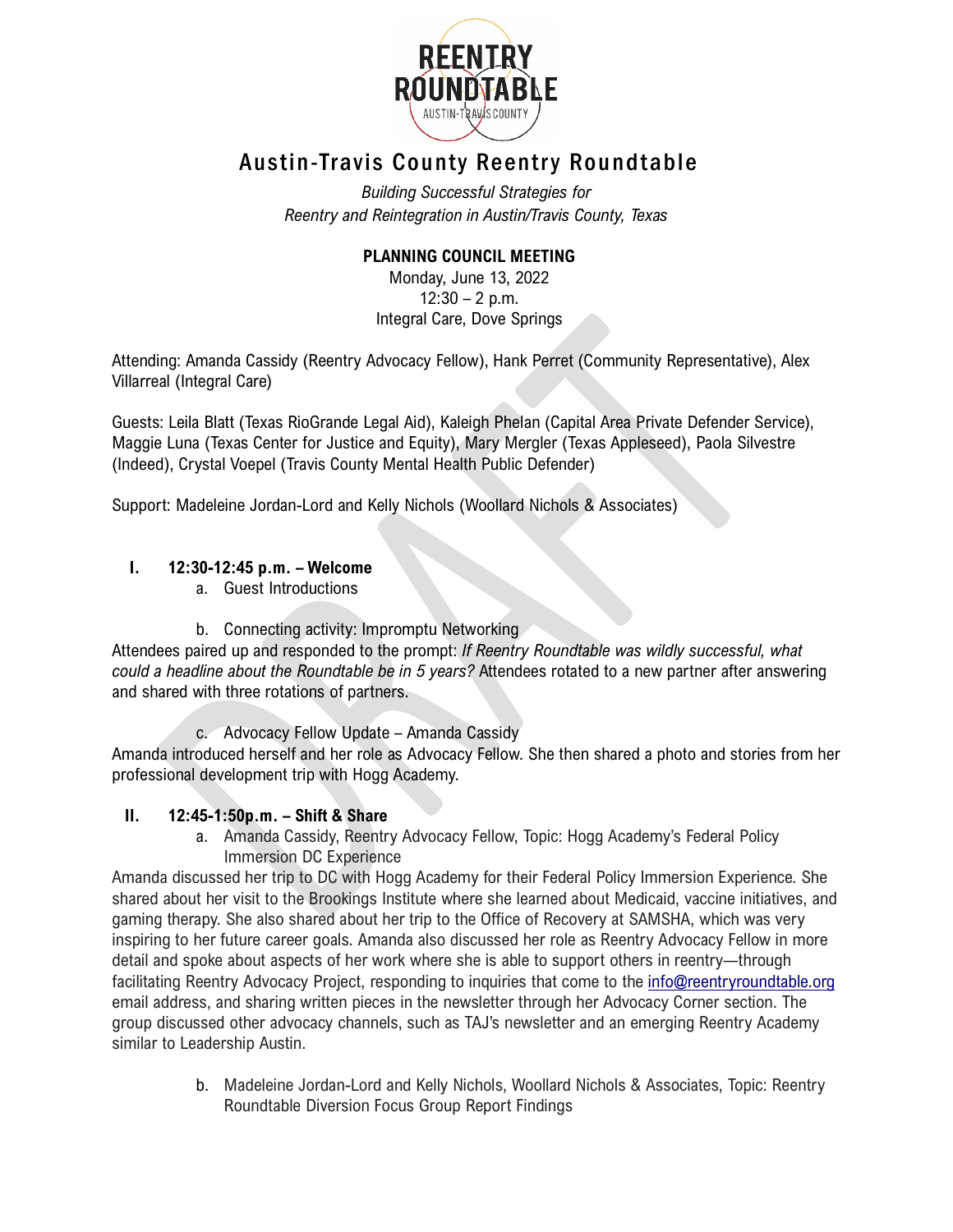Kelly and Madeleine gave an overview of the process and findings for the Reentry Roundtable Diversion Focus Group Report. Charles Moody and Mia Greer were not able to attend the meeting, but they co-lead this process with WNA and Amanda Cassidy. In spring 2022 the Austin/Travis County Reentry Roundtable, on behalf of Travis County, designed and conducted focus groups to engage the feedback of local women who had previously experienced reentry from jail or prison and/or who had participated in diversion programs. Woollard Nichols & Associates and Community Coalition for Health co-designed the focus group protocol together, and Amanda Cassidy and Mia Greer facilitated the focus groups. 30 women with reentry and/or diversion experience participated. Recommendations were split into two categories systemic issues and program design considerations. A recurring theme in the recommendations are that diversion programs should be offered more widely, with a more holistic approach, and more choice and protections for participants. [Read the full report here.](https://app.box.com/s/kphvybomyfe0gqs6z3hzn5phb5p8epyj)

c. Mary Mergler, Texas Appleseed, Topic: Clean Slate Texas Initiative Mary shared about Clean Slate Texas, a campaign to expand record sealing in Texas. Texas Appleseed is working with advocacy organizations, like Texas Center for Justice and Equity, to try to get legislation passed in Texas to seal records through an automatic process once someone is eligible. Record sealing, or non-disclosure, allows the courts and law enforcement access to criminal records but removes access for employers, landlords, and educational institutions (anyone outside the government). Significantly more Texans with criminal records are eligible for record sealing than they are for expungement. [Click here to](https://app.box.com/s/wm0qscxmfbeuihifaw1p6sed283v7q0h)  [view their Clean Slate Texas flyer.](https://app.box.com/s/wm0qscxmfbeuihifaw1p6sed283v7q0h)

d. Paola Silvestre, Indeed, Topic: Second Chance Hiring Goals at Indeed Paola shared about Indeed's public commitment to address barriers for job seekers who are justice involved, job seekers with lack of education, job seekers with disabilities, job seekers with lack of resources. Indeed is providing resources to address barriers: transportation (e.g. Lyft vouchers), child care pilot. Indeed also has trained Austin Public Library workers to assist folks in creating Indeed accounts and is continuing to offer training to paid volunteers. Contact Paola for more information, and [Click here to](https://app.box.com/s/ucka1nrqdidoeh2gdwj6pgm391uol13n)  [view Indeed's Powerpoint Presentation.](https://app.box.com/s/ucka1nrqdidoeh2gdwj6pgm391uol13n) Paola is also partnering with community organizations, such as Reentry Roundtable and Building Promise USA, to make connections to Indeed's resources and expand impact. Paola and Hank announced an upcoming Hiring Initiative for Reentry Empowerment hosted by Building Promise USA, Indeed, Community Coalition for Health, Workforce Solutions, and Reentry Roundtable. The initiative will take place over two days—the first day as training and resources, and the second day as a job fair with second chance employers. Indeed sponsoring the event with 100 laptops, Lyft vouchers, free year of hotspot, and catered lunch. Hiring Initiative for Reentry Empowerment will take place Saturday July 23, 2022: 9am - 5pm at Impact Hub Austin - North Loop (5540 N Lamar Blvd, Austin, TX 78756) and Thursday July 28, 2022: 9am - 5pm at Impact Hub Austin - Bouldin Creek (411 W Monroe St, Austin, TX 78704).

#### **III. 1:50-2 p.m. – Member Updates and Announcements**

- a. Planning Council does not meet in July. The next meeting will be on August  $8<sup>th</sup>$  on Zoom.
- b. Reentry Advocacy Project will be hosting RAP Meets from 1-5pm on July 23rd at Grassroots Leadership. [Click here to RSVP](https://docs.google.com/forms/d/e/1FAIpQLSfLv2yU33BvsBz4EHu3_W94B0c9Bz0fTDFeiKmgjQIjolNCqA/viewform) and click here for a [flyer.](https://app.box.com/s/yfz30dr9o5qrs1cqlpbv35tx9tcu05g0)
- c. Hiring Initiative for Reentry Empowerment will take place Saturday July 23, 2022: 9am 5pm at Impact Hub Austin - North Loop (5540 N Lamar Blvd, Austin, TX 78756) and Thursday July 28, 2022: 9am - 5pm at Impact Hub Austin - Bouldin Creek (411 W Monroe St, Austin, TX 78704)
- d. Leila Blatt [shared a flyer](https://app.box.com/s/xtmlwtzhr0qcvteepzg1x2eciuyy3yhx) for Texas RioGrande Legal Aid's program focused on legal representation for parents in cases with Child Protective Services.